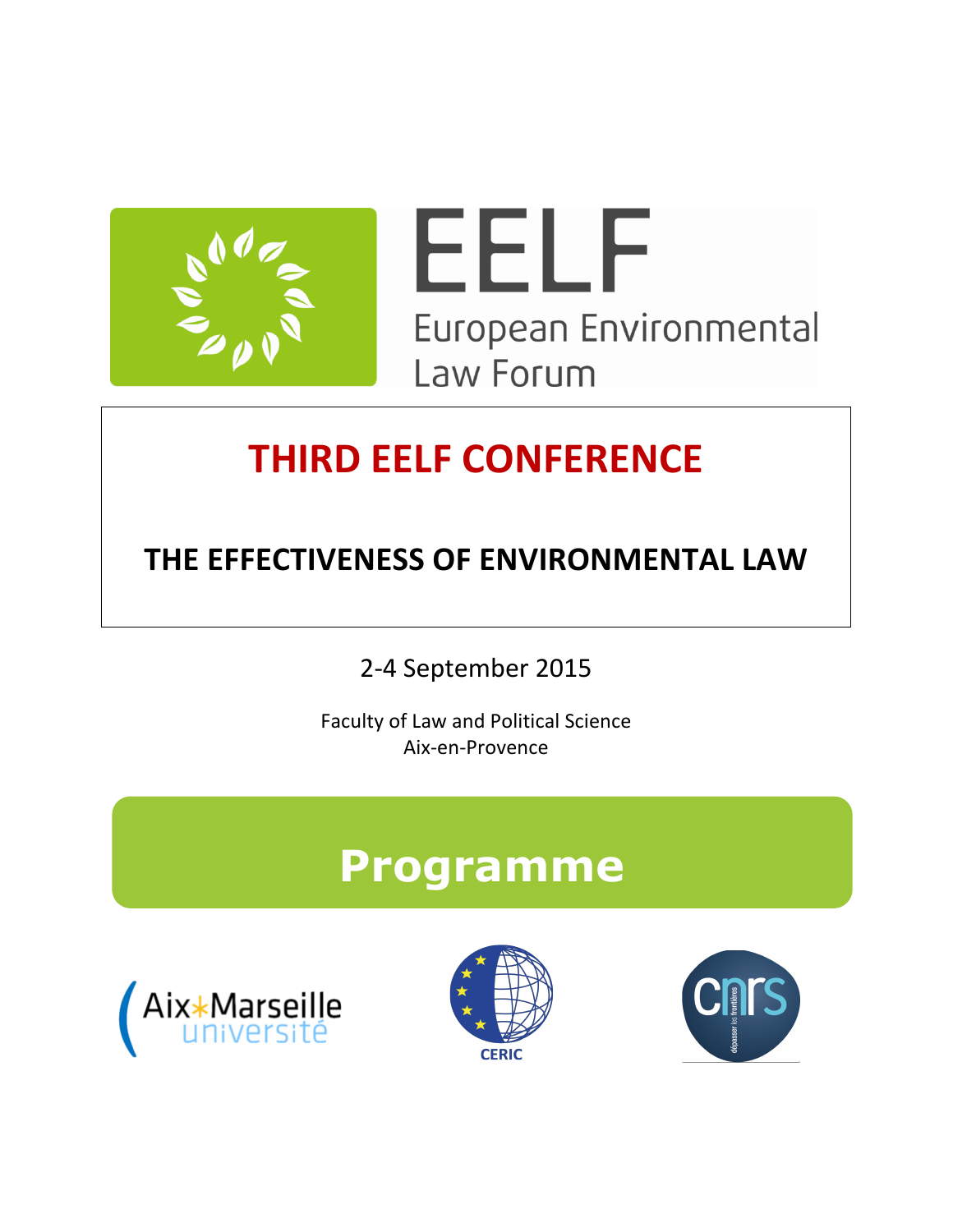### **Wednesday 2 September**

9.00-10.00: Registration and coffee

First Plenary session: Chaired by Michel Prieur, Emeritus Professor, University of Limoges Location: Dumas lecture hall

| 10.00-10.05:       | Welcome address by host institution<br>Prof. Philippe Bonfils, Dean of the Faculty of Law                                                                                                                         |
|--------------------|-------------------------------------------------------------------------------------------------------------------------------------------------------------------------------------------------------------------|
| 10.05-10.15:       | <b>Welcome address by EELF</b><br>Dr. Moritz Reese, Chairman of the European Environmental Law Forum                                                                                                              |
| 10.15-10.30:       | Introduction to the Conference's topic<br>Dr. Sandrine Maljean-Dubois, Director of the CERIC, CNRS and Aix-<br><b>Marseille University</b>                                                                        |
| 10.30-11.00:       | Keynote speach<br>Fresh water, environmental protection and the quest for effectiveness<br>Professor Laurence Boisson de Chazournes, University of Geneva                                                         |
| 11.00-11.30:       | Keynote speach<br>Professor Sebastian Oberthür, Vrije University, Brussels<br>The issue of effectiveness: Evaluating the current and emerging future<br>European climate governance framework (from 2020 to 2030) |
| 11.30-12.00:       | General discussion                                                                                                                                                                                                |
| 12.00-12.15:       | Practical information on parallel sessions and short presentation of the<br>second EELF book                                                                                                                      |
| 12.15-13.35: Lunch |                                                                                                                                                                                                                   |
| 13.35-15.40:       | Parallel sessions<br>Locations: Dumas lecture hall - Fabre 5 Room - Salle des Actes                                                                                                                               |
| 15.40-16.05:       | Coffee break                                                                                                                                                                                                      |
| 16.05-18.10:       | Parallel sessions<br>Locations: Dumas lecture hall - Fabre 5 Room - Salle des Actes                                                                                                                               |
|                    | 18.20-19.00: Refreshments                                                                                                                                                                                         |
|                    | 19.00-22.30: Conference dinner                                                                                                                                                                                    |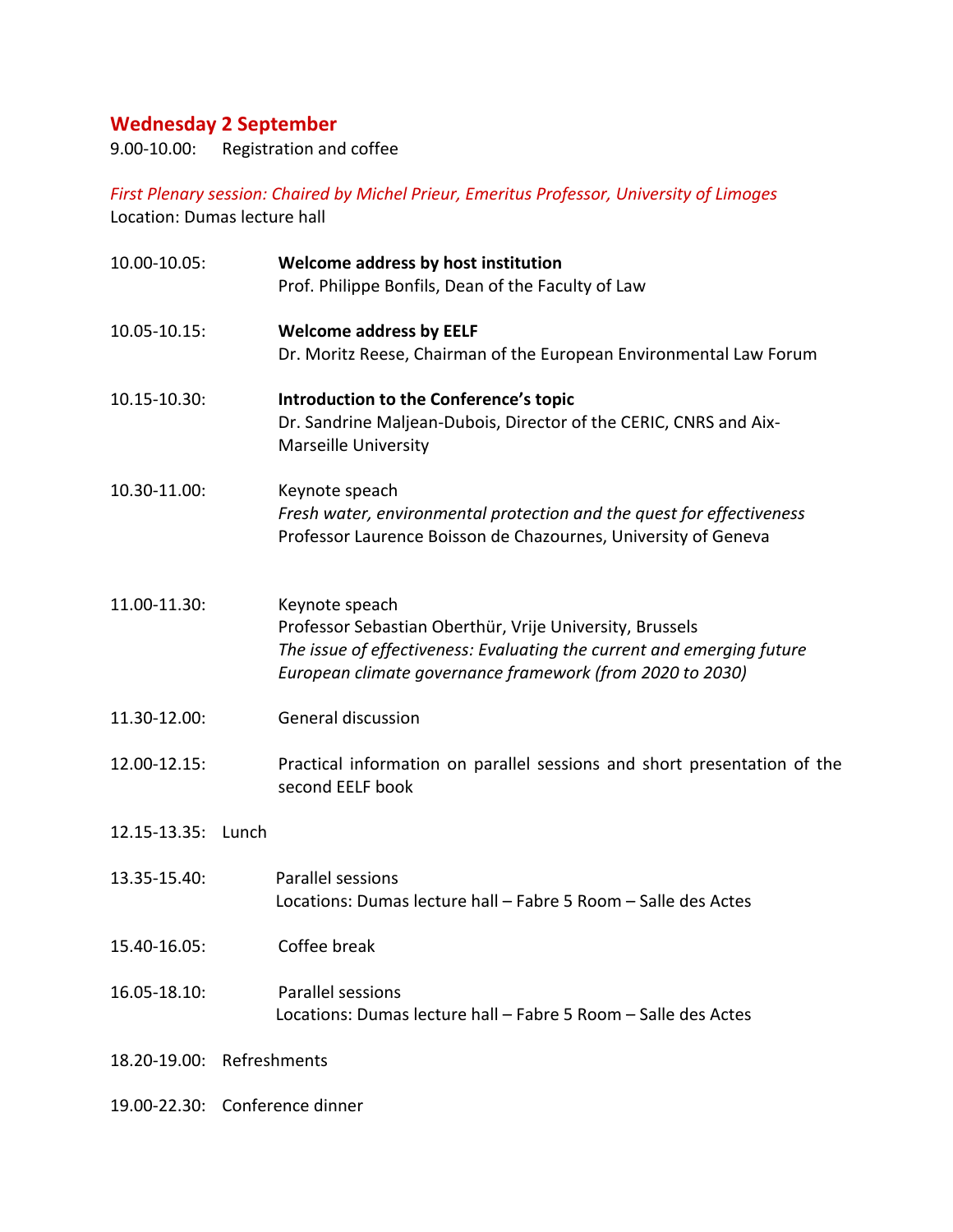#### **Thursday 3 September**

|                           | 8.45-9.15: Coffee and croissants                                                           |
|---------------------------|--------------------------------------------------------------------------------------------|
| $9.15 - 11.20$ :          | Parallel sessions<br>Locations: Dumas lecture hall – Fabre 5 Room – Salle des Actes        |
| 11.20-11.45: Coffee break |                                                                                            |
| $11.45 - 12.45$ :         | Parallel sessions<br>Locations: Dumas lecture hall - Fabre 5 Room - Salle des Actes        |
| 12.45-14.00: Lunch        |                                                                                            |
| 14.00-16.05:              | <b>Parallel sessions</b><br>Locations: Dumas lecture hall - Fabre 5 Room - Salle des Actes |
| 16.05-16.30: Coffee break |                                                                                            |

*Second Plenary session: Chaired by Agnès Michelot, University La Rochelle, President of the French Society for Environmental Law* Room Dumas

| 16.30-16.35:   | Introduction                                                                                                                                                                                                                                 |
|----------------|----------------------------------------------------------------------------------------------------------------------------------------------------------------------------------------------------------------------------------------------|
| 16.35-17.00:   | Keynote speach<br>Professor Richard Macrory, University College London<br>Rethinking environmental sanctions: Towards an integrated system                                                                                                   |
| 17.00-17.25:   | Keynote speach<br>Dr. John Seager, Chair, European Network for the Implementation and<br>Enforcement of Environmental Law (Chair of the IMPEL Board)<br>Overcoming the challenges in implementing EU environmental law: The<br>role of IMPEL |
| 17.25-17.40:   | <b>Discussion</b>                                                                                                                                                                                                                            |
| 17.40-17.50:   | Conclusion                                                                                                                                                                                                                                   |
| 17.50-18.00:   | Announcement of the next EELF Conference                                                                                                                                                                                                     |
| End of the day |                                                                                                                                                                                                                                              |
| 18.00-19.00:   | EELF Managing Board and Advisory Board meeting<br><b>Chaired by Dr. Moritz Reese</b>                                                                                                                                                         |